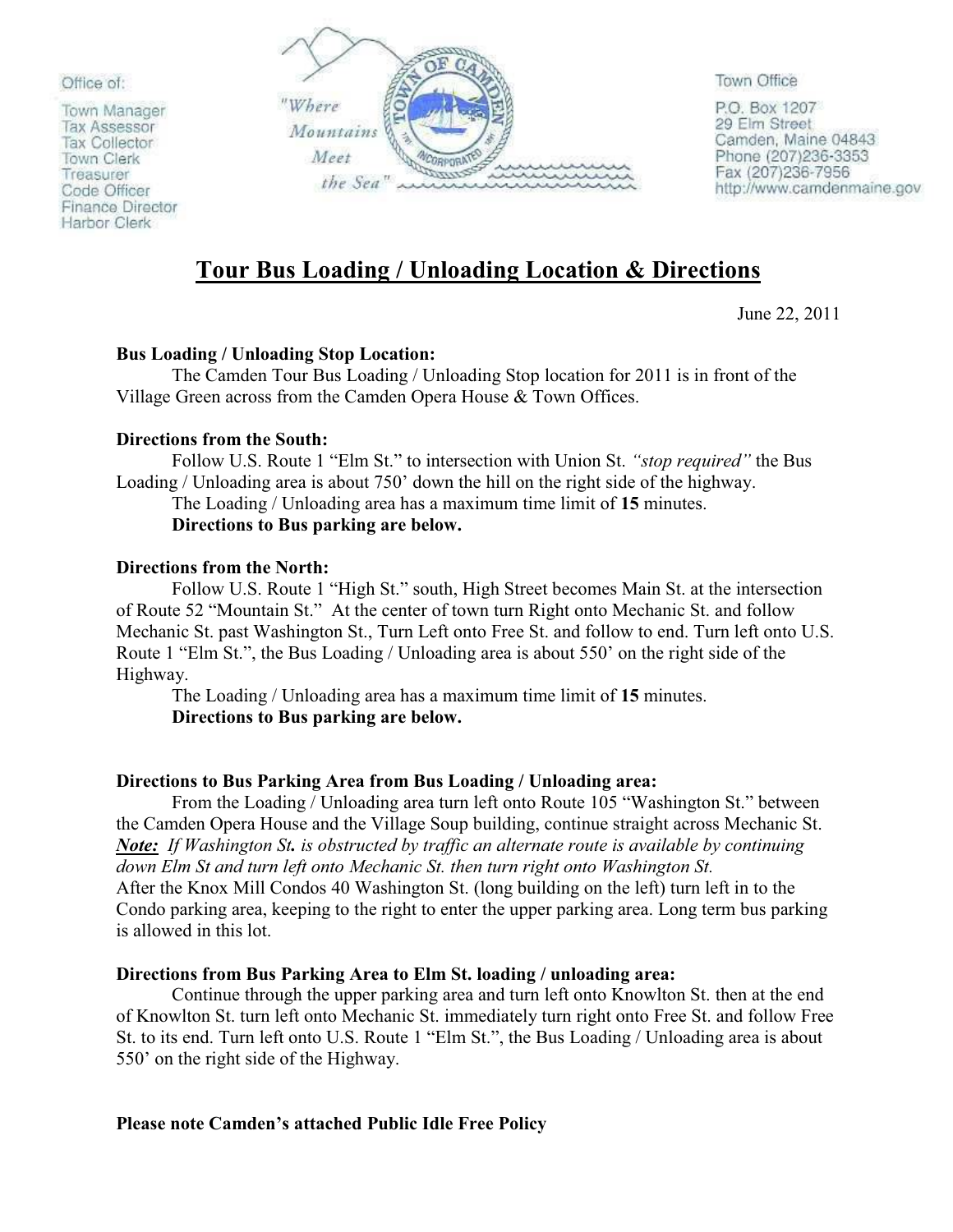### **TOWN OF CAMDEN PUBLIC IDLE FREE POLICY**

#### **1.0 PURPOSE**

To declare Camden a motor vehicle idle-free town.

Expanding the reach of the Anti-Idling Policy governing Town employees operating Town motor vehicles which states, "Town vehicles shall not idle unnecessarily", the purpose of this policy is:

To cause the motor vehicle-driving public also to curb idling, thus contributing to a healthier environment, saving money, conserving fuel and improving quality of life for all.

#### **2.0 POLICY**

Operators of motor vehicles anywhere in town are urged not to idle their vehicles more than five minutes.

For the purpose of this policy "idle" shall mean that the primary propulsion engine is running while the vehicle is stationary and not engaged in a gear to power the drive train.

#### **3.0 EXCEPTIONS**

Under circumstances whereby non-idling jeopardizes the function of the vehicle or the health of individuals this policy does not apply.

#### **4.0 ENACTMENT**

Programs to raise public awareness of this policy are hereby, in principle, encouraged. Appropriate educational signage in busy locations, posters and literature shall be developed to broadcast the benefits of this policy thus stimulating ever widening compliance.

#### **5.0 ENFORCEMENT**

This policy is to encourage compliance through education and does not call for penalty of noncompliance.

### **6.0 APPROVAL**

This policy was endorsed by the Energy Committee on January 3, 2011 and approved by the

Camden Select Board on